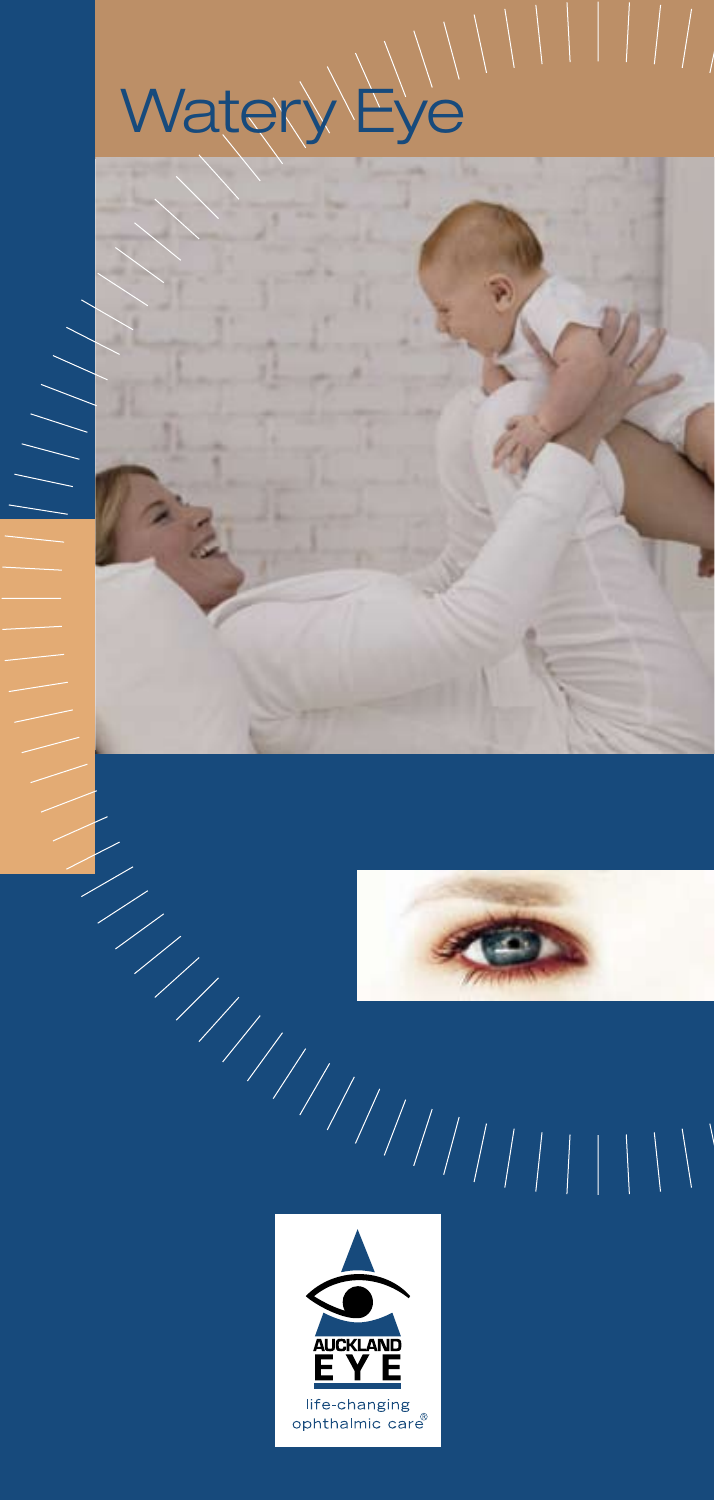# Watery Eye

Tears are formed by the lacrimal gland, which lies beneath the outer part of the upper lid, and by cells in the conjunctival surface of the eye.

# Watering of the eye (epiphora)

This is a very common symptom for which there are a wide variety of causes. In general the problem results either from an over production of tears or reduced drainage of tears.

### Causes of overproduction of tears

Anything that irritates the eye, such as a foreign body or a scratch to the surface, will result in epiphora. The watering is a protective mechanism to help clear debris away from the eye. Watering also occurs in emotive states or as a response to bright lights.

The most common cause is blepharitis. This condition occurs when there is inflammation in the eyelid glands and sometimes debris accumulates along the lid margin (edge of the eye lid), resulting in irritation. This can be treated with regular lid margin cleansing and may require courses of topical or oral antibiotics.

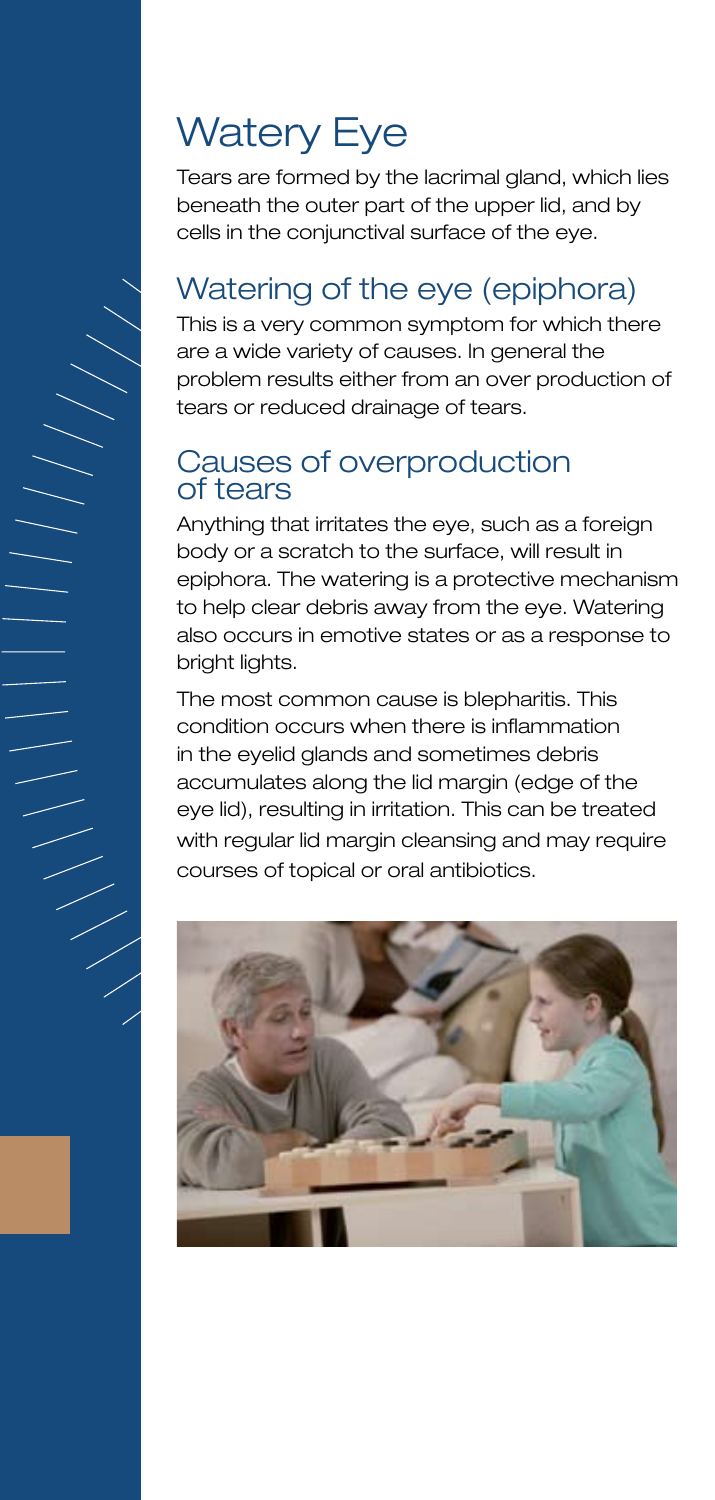



## Drainage of tears

Tears are drained from the eye by narrow passages (canaliculi) that begin in the inner corner of the eyelids. These passages drain into a tear sac in the inner corner of the eye (lacrimal sac) and pass down into the nose via a duct (nasolacrimal duct).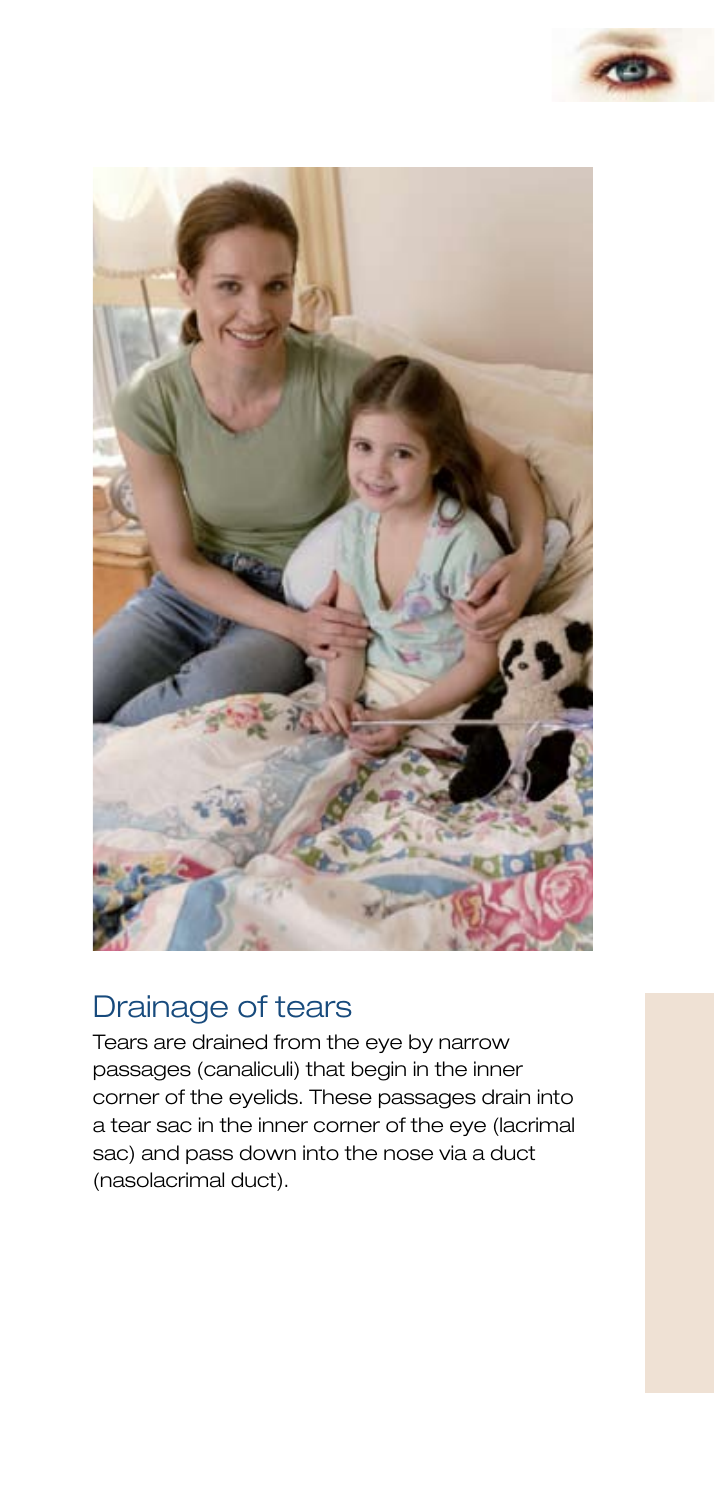# Obstruction to tear drainage children

Epiphora is a very common problem, occurring in up to 30% of infants. There is a membrane at the lower end of the nasolacrimal duct, which will open on its own in over 90% of cases by the age of 12 months. If symptoms persist when the child is one year old, the condition can be cured in 95% of cases by passing a probe along the passageways under a brief general anaesthetic. Occasionally, this is performed earlier if the child has particularly troublesome symptoms.



Watery eye (child)

# **Adults**

Watering may occur at any age and results from a gradual narrowing of the upper end of the nasolacrimal duct, generally from chronic inflammation. Syringing the tear ducts may give temporary relief, but this is mainly used to aid in diagnosis. The treatment is to make a new passageway for tears to flow into the nose, bypassing the blocked duct. This is a more major procedure but is generally performed under local anaesthesia with sedation.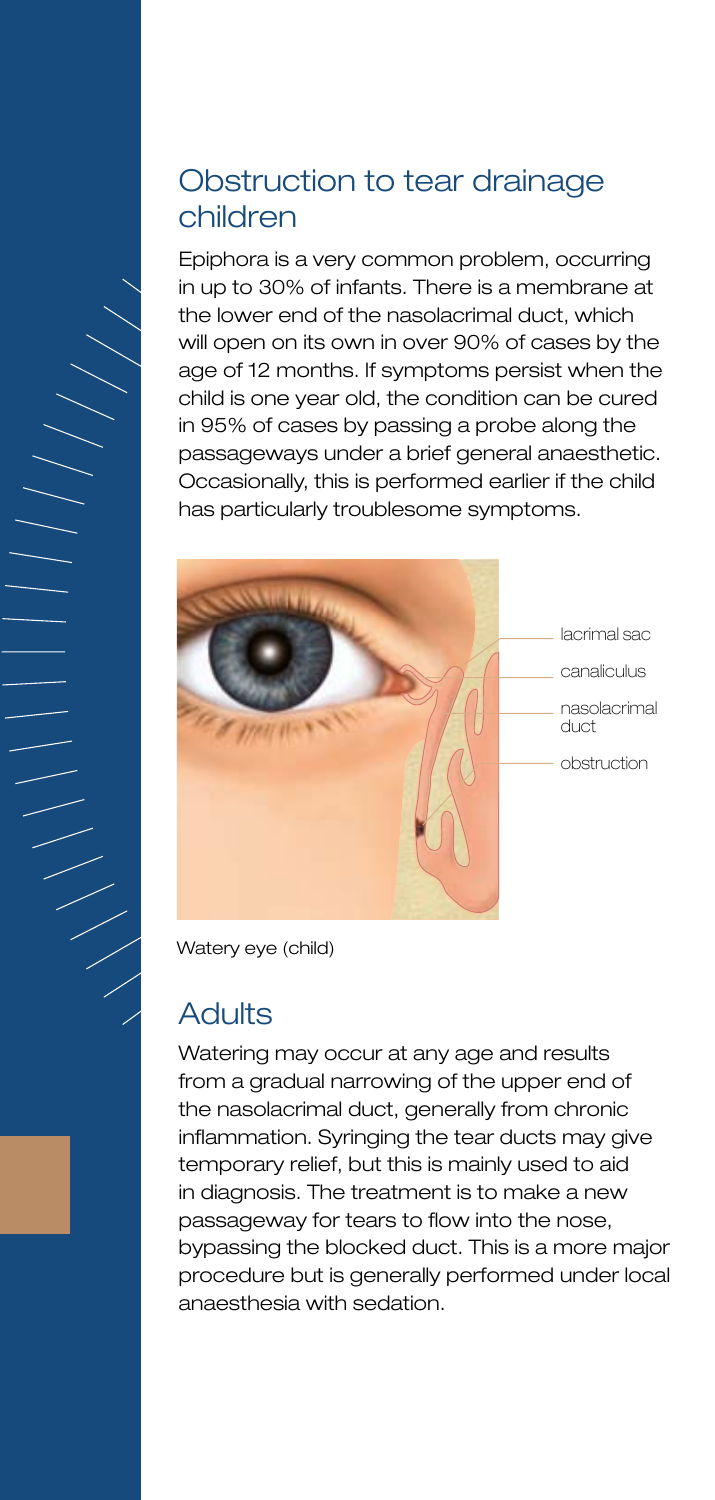



Watery eye (adult)

For more information on watery eye please contact our friendly specialist team.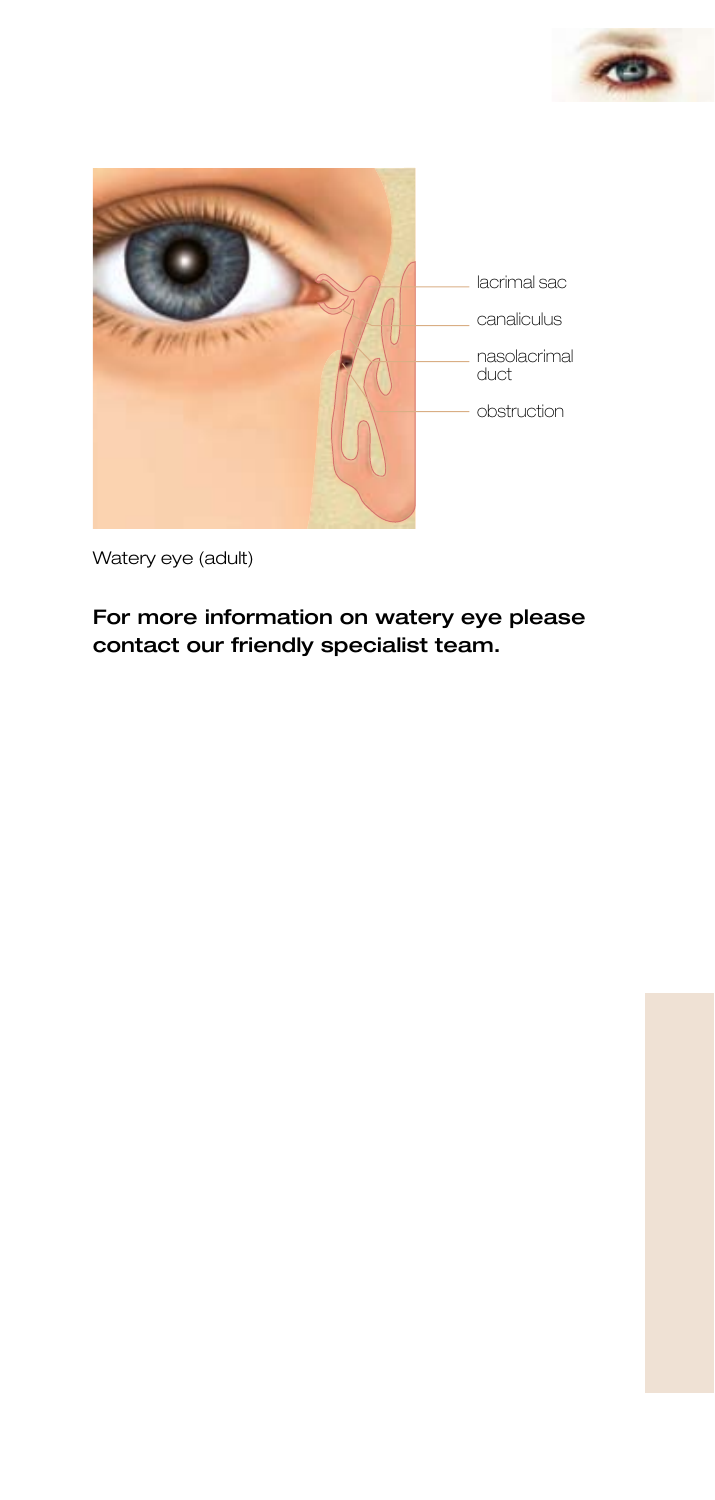# Auckland Eye life-changing ophthalmic care

New Zealand's largest and most highly specialised Eye Centre offers:

- the best quality care as each ophthalmologist has international and specialist training in specific eye diseases and surgery techniques
- modern day stay facilities for cataract and outpatient ophthalmic surgery
- state-of-the-art laser surgery for refractive errors
- appointments throughout the Auckland and Northland regions

Auckland Eye is dedicated to providing the highest quality service in a caring environment.

From our surgical team through to front desk staff we place your requirements and comfort first. Auckland Eye is the only private sector eye centre in Auckland that has Quality Health New Zealand accreditation (QHNZ), for quality of patient care.

Centrally located in Remuera, near Newmarket, our main clinical and surgical facilities provide easy motorway access, off street parking and wheelchair access. Our expanding coverage includes dedicated facilities at the Apollo Clinic in Albany and surgical facilities at Shore Surgical in Milford. In addition to these we provide appointments at a wide range of locations throughout Auckland and north to Whangarei (see our website for locations).

Auckland Eye is an affiliated provider to Southern Cross Healthcare Society.





**OBATTY HEATH** 

Affiliated Provider to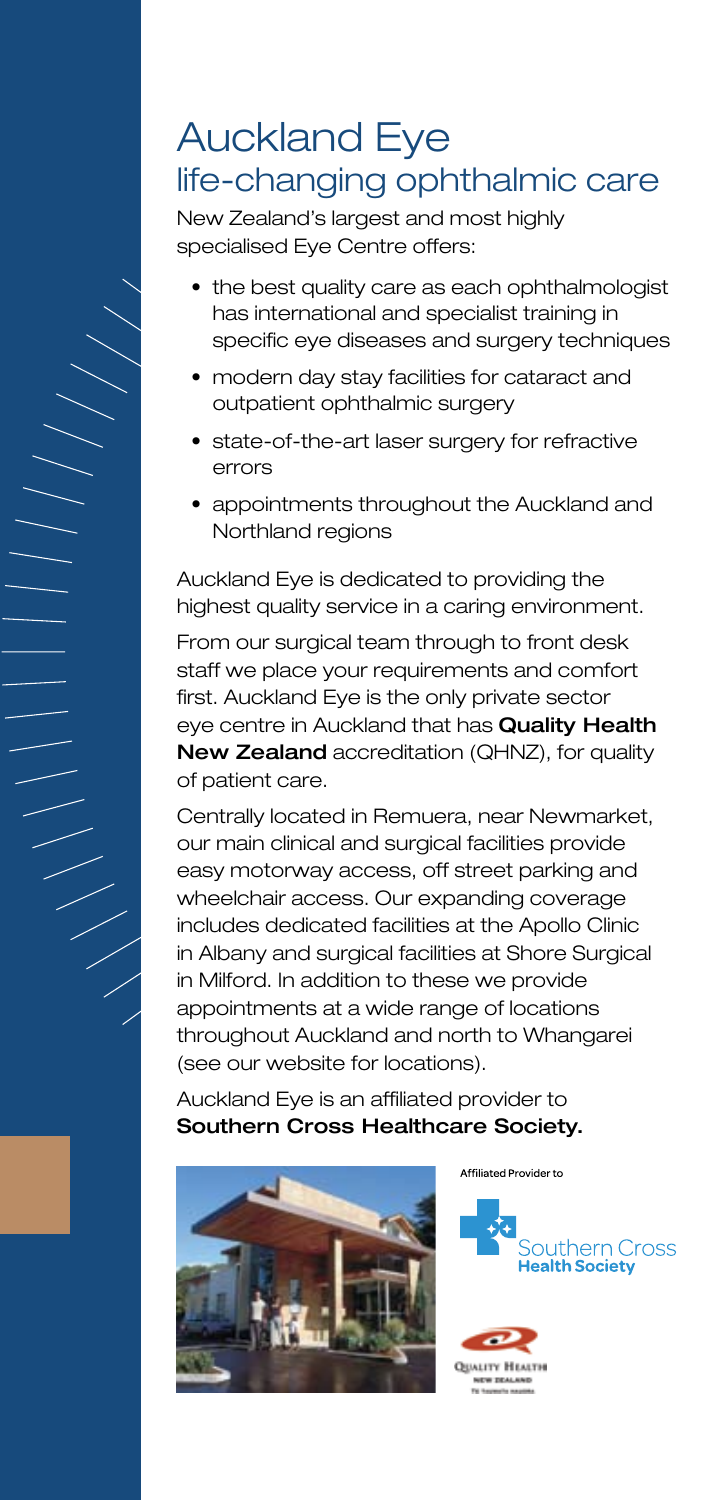# Auckland Eye Surgeons



#### Dr Stephen Best **FRANZCO**

Appointments available at:

- Remuera
- Botany



#### Dr David Pendergrast **FRANZCO**

Appointments available at:

- Remuera
- Papakura
- Pukekohe

### Dr Alison

Pereira **FRCOphth FRANZCO** 

Appointments available at: • Remuera

• Albany

#### Assoc. Prof. Philip **Polkinghorne** MD, FRANZCO

Appointments available at:

- Remuera
- Papatoetoe
- Whangarei

#### Dr Paul Rosser FRANZCO

Appointments available at:

- Remuera
- Albany

#### Dr Jo Sims FRANZCO

Appointments available at:

- Remuera
- Albany
- Freemans Bay





### Dr Dean **Corbett**

BSc, FRANZCO **Appointments** 

- available at:
- Remuera
- Albany
- Red Beach

#### Dr Archie **McGeorge FRANZCO**

Appointments available at:

- Remuera
- Albany
- Takapuna
- Red Beach

#### Dr Justin Mora FRANZCO

Appointments available at:

- Remuera
- Papakura
- Pukekohe
- Blockhouse Bay

#### Dr Yvonne Ng FRANZCO

Appointments available at:

- Remuera
- Botany
- Henderson
- Albany



#### Dr Sue **Ormonde** MD, FRCOphth FRANZCO

Appointments

- available at: • Remuera
	-
- Albany
- Westgate
- St Heliers